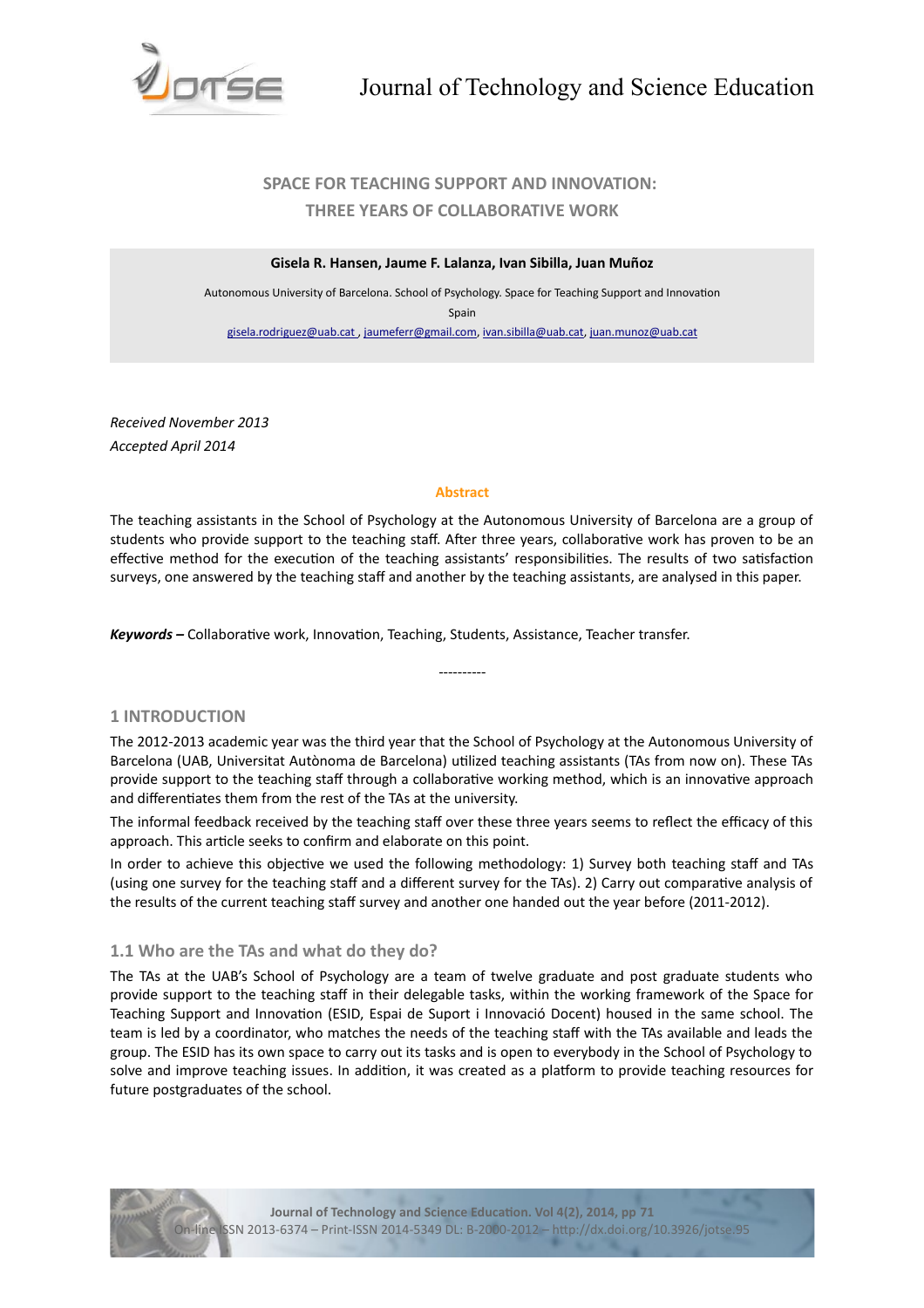The several tasks that the TAs perform can be classifed into the following categories:

- Face to face teaching and exam proctoring: Support is provided during classroom lectures and during exams. TAs help teachers supervise students during exams and learning evidences (i.e. partal exams) (e.g.: handing exams to the students, collecting them back, posting exam information, etc.).
- Distance teaching and exam preparation: TAs create drafts or proposals for study materials and collaborate with the design of some hands-on sessions. They also provide organisation and research software for teachers, create on demand evaluation tools, and help teachers manage the online campus (Moodle).
- PIAP: TAs provide comprehensive assistance to the Loan Service for Psychological Assessment Instruments of the School (PIAP, Préstec d'Instruments d'Avaluació Psicològica), which is under the control of the ESID. TAs explain the regulatons of use, retrieve the tests, and manage the loan process, as well as assist in the correction of the instruments when it is needed. The PIAP is a service created more than ffeen years ago in order to provide psychological tools of assessment and diagnosis, like personality and intelligence tests, to students and teachers in the School of Psychology.
- Internal tasks: TAs are engrossed in their own projects as a group, such as managing the program "Find yourself", aimed at the exchange students within the school, organising academic events, creatng course surveys, and participating in conferences, among others.

# **1.2 What is collaborative work?**

As described by Jiménez-González (2009), collaborative work is all the intentional processes of a group aimed at achieving common goals, while ultimately promoting the exchange of ideas by its members. Tasks are assigned according to the individual skills and competences required to achieve a concrete goal, under the directon of a coordinator. In order to meet their objectives, it is necessary for the group to promote empathy and interdependence, while also making sure to select the right person for each task. The author also explains that in collaboratve work, contributons made by all team members must be treated critcally and constructvely. Of equal importance, all members contribute ideas and arguments pertaining to the shared, core informaton. Thus, the obtained results are not the sum of teamwork but the reflection of the group's cohesion. Taking this into account, Echazarreta, Prados, Poch and Soler (2009) underline the importance of discerning between collaborative work and other modalities of group organisation, and they propose some differentiating characteristics:

- Collaborative work is based on a strong relationship of interdependence of the different members. Thus, the final achievement of the goals concerns all members.
- Goals are met by both individual and group tasks.
- All members have their share of responsibility for the executon of tasks.
- There is a clear responsibility of each individual member of the group to achieve the ultmate goal.
- Responsibility of each member is shared.
- In terms of group members' abilities and qualities, groups are heterogeneous, unlike traditional work groups, which are more homogeneous.
- Collaborative work requires communication skills, symmetrical and reciprocal relationships, and a desire to contribute to the completion of tasks.
- There is interdependence among group members.

López (2009) also stresses the growing importance of information and communication technologies in collaborative work.

In addition, research shows collaborative work is beneficial not only in employment settings (Adler, Heckschener & Prusak, 2011) and university settings (Guàrdia-Olmos, Peró-Cebollero, Freixa-Blanxart, Turbany-Oset & Gordóvil-Merino, 2013), but also in elementary (Fawcett & Garton, 2005) and secondary school settings (César & Santos, 2006). Thus, it does not seem unreasonable to argue that collaboratve work is the best tool for accomplishing the tasks of the ESID.

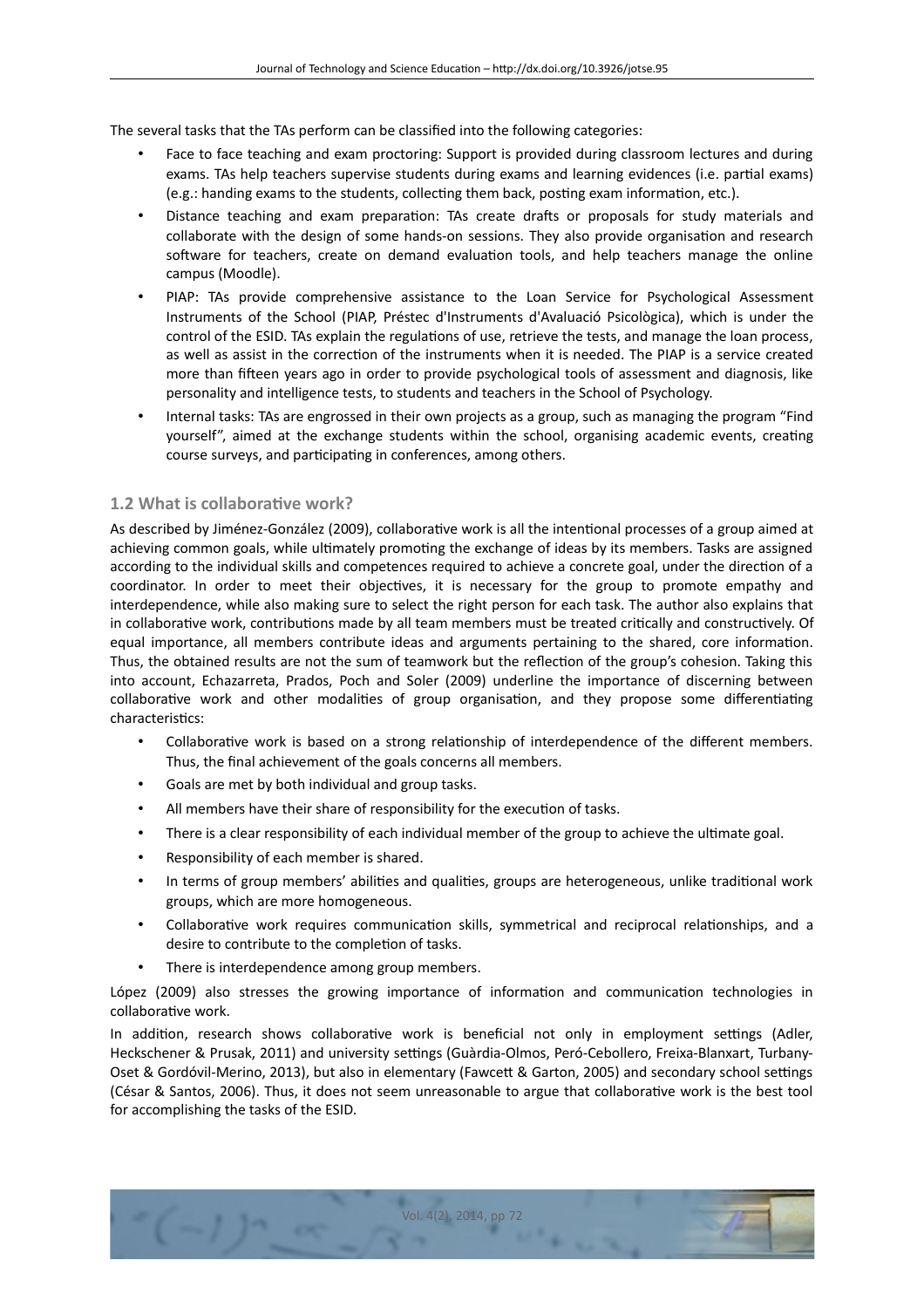- **1.3 The collaboratve work of the TAs**
	- Transversal tasks (distance teaching, exam assistance, and internal tasks): The coordinator evaluates the pertinence of the demands made by the teaching staff (through the Protocol de gestió de tasques (Tasks management protocol), a form created to fulfl this need), as well as the resources available to meet them. Then, these demands are assigned to the TAs as specifc tasks. Tasks are performed in groups thereby promoting the exchange of ideas, methods, and knowledge, while recognizing a shared responsibility for the outcome. The distribution of the work among TAs is based on their skills, current workload, and availability.
	- Shift tasks (face to face teaching, exam assistance, and PIAP): The TAs organise themselves in pairs, rotating work shifts which cover all school teaching hours. During these shifts, the TAs work at the ESID office providing face to face tutoring, exam preparation/practice, and PIAP assistance in addition to their assigned transversal tasks.
	- Weekly group meetng: This is the formal meetng tme for the TAs and the coordinator. New tasks are assigned and the status of on-going tasks is discussed in these sessions. In additon, new ideas and proposals are brought to the table, improvements are suggested, and doubts and/or difficulties are shared.
	- Tools for communication and internal tasks: The TAs utilize new information and communication technologies to coordinate and perform their duties. The main tools used are various Google resources, including Google Drive, and Dropbox.

#### **2 METHODOLOGY**

Two satisfaction surveys were handed out in order to assess the efficacy and performance of the TAs' collaboratve work approach. These surveys were designed last year and some modifcatons have been added with the purpose of obtaining better data. One survey was aimed at the teaching staff to reflect their degree of satisfaction with the general ESID services, the Moodle support, the TAs' tasks, and the PIAP services. There were a total of seventeen questions evaluated with two Likert scales (for each question, respondents had to choose among 5 levels of satisfaction), and a final, open ended question allowing respondents to address anything they wished.

Another survey aimed at the current and former TAs surveyed diferent aspects of their work experience. It included a total of eight questions evaluated with a Likert scale (for each question, respondents had to choose among 10 levels of satisfaction), plus two census questions, two job related questions, and a final, open ended question allowing respondents to address anything they wished.

Participation was voluntary and participants accessed the surveys through an online link designed with the Google survey tool which was available for three months (January to March 2013). 64 teaching staf surveys and 21 TA surveys were collected in total. Subobjectves 1 and 2 were analysed through an approach in which different statistical methods were used with the focus on obtaining both a simple and comparative standard mean.

### **3 RESULTS**

#### **3.1 Analysis of the results from the two surveys (academic year 2012-2013)**

Firstly, the teaching staff survey reveals high overall satisfaction with the general ESID services (Table 1), Moodle support, and PIAP ( $\pm$  >4/5). However, only 32.5% of the teachers felt that their knowledge, confidence, and control over new and/or more complex materials had increased thanks to the work of the ESID and TAs.

Regarding the specifc assessment of TAs' work, there are several interestng results. Teachers know surprisingly litle about the TAs' responsibilites. Teachers who were aware, however, were very positve in their feedback regarding the TAs' usefulness, diligence, effectiveness, and desire to be helpful.

Lastly, it is worth mentioning that all the questions addressing the specific tasks carried out by the TAs came back with very high marks, "Exam proctoring" being the highest one in the ranking with 9.36/10 points.

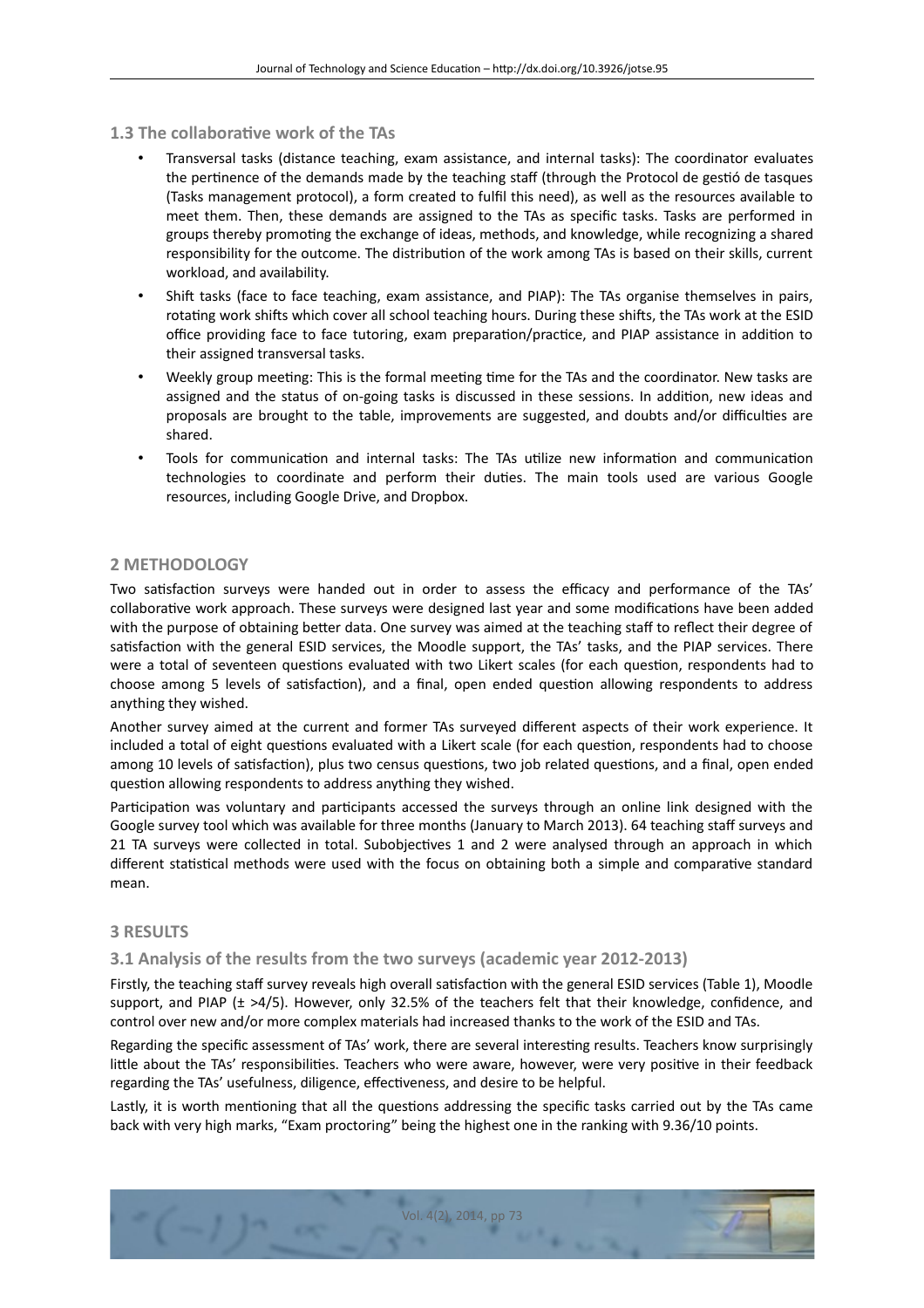| Results of the teaching staff survey (academic year 2012-2013) |                              |                         |                    |  |
|----------------------------------------------------------------|------------------------------|-------------------------|--------------------|--|
| <b>Variables</b>                                               |                              | <b>Likert scale 1-5</b> | <b>Percentages</b> |  |
| <b>Overall satisfaction</b>                                    | ESID                         | 4.48                    | 89.60%             |  |
|                                                                | Online campus/Moodle support | 3.98                    | 79.60%             |  |
|                                                                | PIAP                         | 4.28                    | 85.60%             |  |
|                                                                | Improvement of knowledge     |                         | 32.50%             |  |
| <b>Overall assessment of the</b><br>TAs' work                  | Knowledge of the tasks       | 1.79                    | 35.80%             |  |
|                                                                | Utility of the tasks         | 4.56                    | 91.20%             |  |
|                                                                | Response capacity            | 4.59                    | 91.80%             |  |
|                                                                | Response efficacy            | 4.69                    | 93.80%             |  |
|                                                                | Active participation         | 4.56                    | 91.20%             |  |
| <b>Assessment of TAs' specific</b><br>tasks                    | Exam proctoring              | 9.36                    | 93.60%             |  |
|                                                                | Moodle support               | 8.89                    | 88.90%             |  |
|                                                                | Biopac/Educlick* support     | 8.39                    | 83.90%             |  |
|                                                                | Classroom support            | 8.56                    | 85.60%             |  |
|                                                                | Qualification tools          | 8.06                    | 80.60%             |  |
|                                                                | General teaching support     | 8.44                    | 84.40%             |  |

*\*Teaching instruments*

*Table 1. The frst two main rows correspond to overall tasks and percepton of the quality of the work carried out in the ESID. The third row represents each specifc task. The column "Likert scale" represents the direct score obtained from the survey (out of 5 or 10 points), whereas the last column represents the percentage score used to compare the diferent scales of the study*

Regarding the current and former TA survey (Table 2), it is noteworthy that overall satsfacton with the experience came back at 83.8%. The variables which look into the diferent aspects of TAs' work and their methodology (individual work, group work, other types of work, internal communication, and coordination) also came back with similar high values  $(\pm >8< 9)$ . The assessment of the relationship with the teachers and the training received have slightly lower marks (>7<8). To fnish, it is noteworthy that over half of the partcipants believe that their work experience as a TA has helped them gain access to the job market (59.9%), and that 52% of them are currently employed.

| Result of the current and former TA survey (academic course 2012-2013) |                          |                    |  |  |
|------------------------------------------------------------------------|--------------------------|--------------------|--|--|
| <b>Variables</b>                                                       | <b>Likert scale 1-10</b> | <b>Percentages</b> |  |  |
| Overall satisfaction with the experience                               | 8.38                     | 83.80%             |  |  |
| <b>Individual work</b>                                                 | 8.04                     | 80.40%             |  |  |
| <b>Group work</b>                                                      | 8.67                     | 86.70%             |  |  |
| Other types of work                                                    | 8.19                     | 81.90%             |  |  |
| <b>Internal communication</b>                                          | 8.00                     | 80.00%             |  |  |
| Coordination                                                           | 7.90                     | 79.00%             |  |  |
| <b>Relationship with the teachers</b>                                  | 7.62                     | 76.20%             |  |  |
| <b>Training received</b>                                               | 7.33                     | 73.30%             |  |  |
| Help in accessing the job market                                       |                          | 59.90%             |  |  |
| <b>Currently employed</b>                                              |                          | 52.00%             |  |  |

*Table 2. The column "Likert scale" represents the direct score obtained from the survey (10 point scale), whereas the last column represents the percentage score used to compare the diferent scales of the study*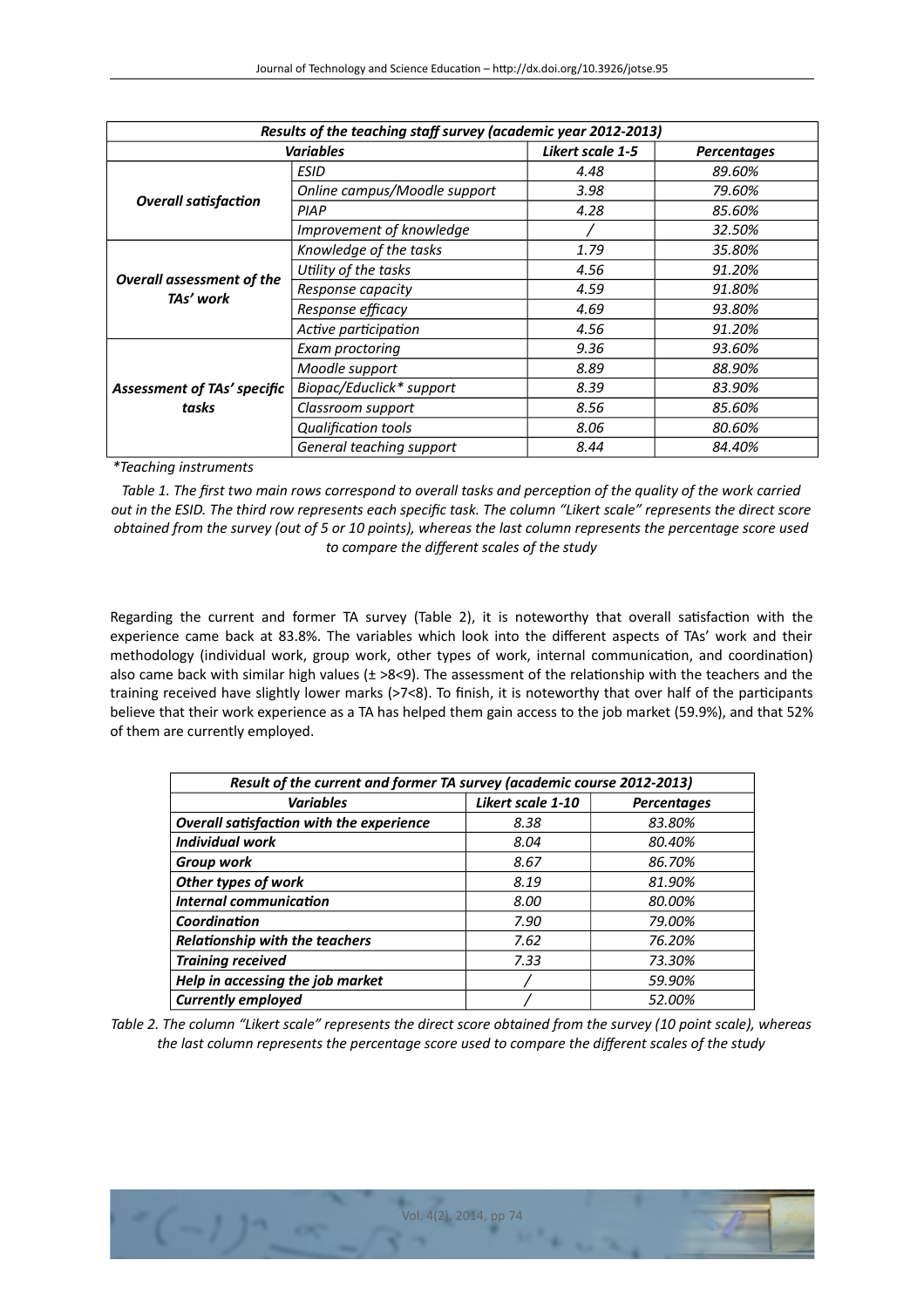**3.2 Comparative analysis of the results of the teaching staff surveys (academic years 2011-2012 and 2012-2013)**

In this first set of data addressing overall satisfaction (Figure 1), it should be observed that the assessment values are pretty similar between both years, with variations below five points in both directions.



*Figure 1. Overall satsfacton*

Regarding the assessment of the TAs' work (Figure 2), the decrease in awareness of the TAs' tasks is signifcant. It was already quite low the frst year (around 50%), and this year it has gone down to 35.8%. Despite this, the assessment of the TAs' usefulness increased from 76% last year to 91.2% this year. The rest of the variables show very similar values, with minor variations between the two academic years.



*Figure 2. Overall satsfacton with the TAs' work*

![](_page_4_Picture_8.jpeg)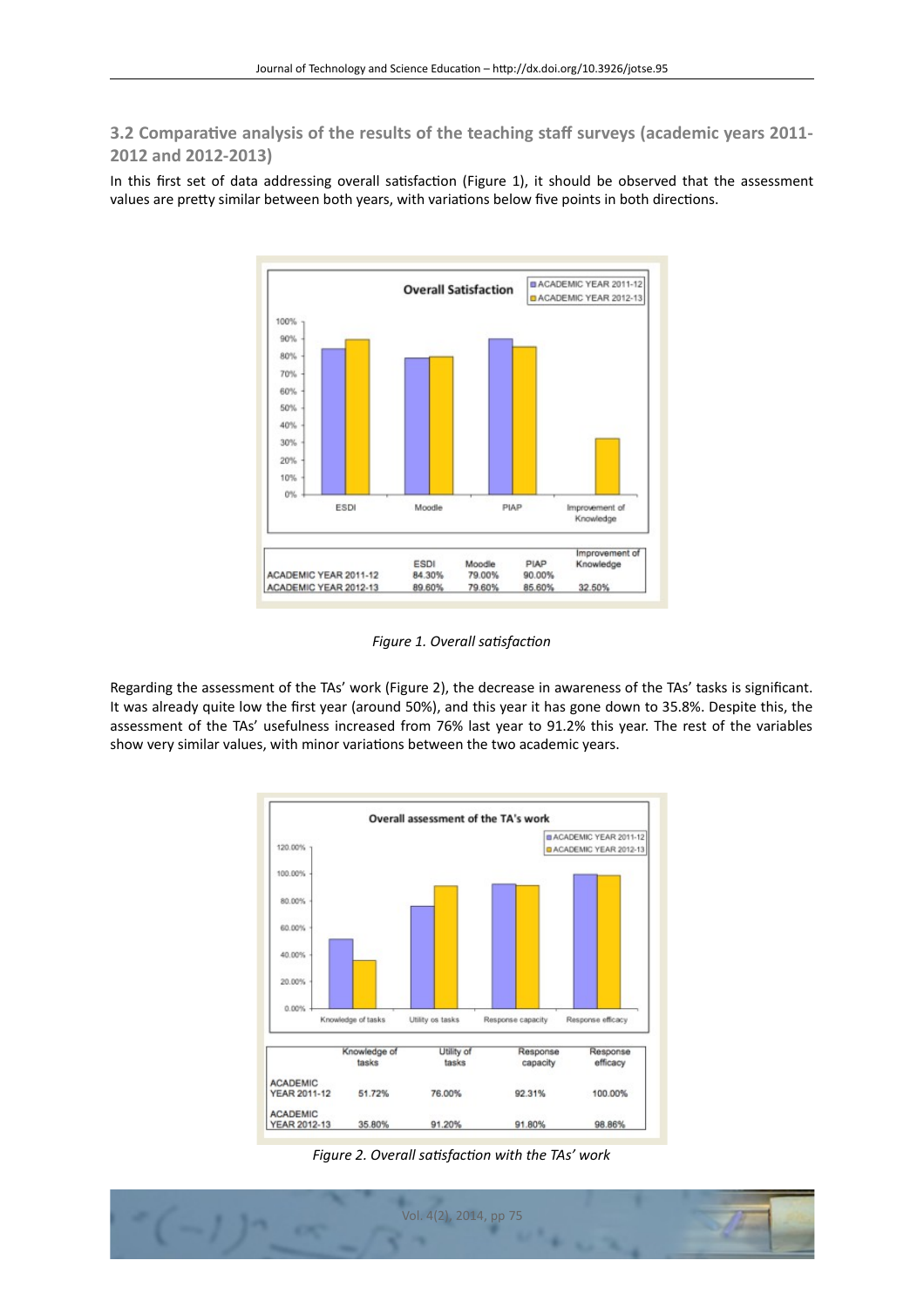Lastly, the comparative analysis of satisfaction with the specific tasks carried out by the TAs (Figure 3) shows a similar pattern to that observed in previous results, with insignificant variations up and down. It is interesting to note that the assessment of the support given in the classroom has increased from 62% to 85.6%. Also noteworthy is the smaller increase from 74% to 80% in satisfaction with the qualification tools.

Finally, regarding the qualitatve data (open ended questons), this year's teachers' comments revolve around the PIAP service, asking, for example, for the extension of the loan periods. By contrast, last year's teacher's comments revolved around their lack of awareness with respect to the TAs' responsibilites. This seems to indicate that even if the work of the TAs is stll largely unknown (as shown in the above data), the role of the TAs is nonetheless becoming more and more recognized.

![](_page_5_Figure_3.jpeg)

*Figure 3. Assessment of the TAs' specifc tasks*

### **4 DISCUSSION AND CONCLUSIONS**

Considering the feedback received from the teaching staff and the results obtained in last year's survey (CIDUI, 2012), coupled with the theoretical arguments about collaborative work, it seems relatively safe to say:

- The results of the teaching staff survey (academic year 2012-2013) show very high satisfaction.
- The comparative data of the two teaching staff surveys (academic years 2011-2012 and 2012-2013) confirm the stated argument that collaborative work provides more efficiency and better performance.
- The results from the current and former TAs show they fnd the experience to be a positve one. They are especially pleased to have learned new methods and procedures for completing group work.

Generally, it seems that the ESID is doing a good job and the collaboratve work approach is the best approach for carrying out their tasks. Nevertheless, some points ought to be discussed.

Regarding the specifc tasks completed, both years most of them were perceived as satsfactory; however, the assessment of support within the classroom has increased notably. This could be an indicator of the growing experience of the ESID over the three years. In addition, this demonstrates the importance of collaborative work in order to overcome novel and unexpected incidents. For example, studies demonstrate that the use of collaboratve group work in psychology classes led to an increase in the number of students passing the course (Guàrdia-Olmos et al., 2013).

Despite the lack of awareness with regard to what is expected of the TAs, teachers who are aware report a great deal of satisfaction with TAs' diligence and effectiveness when completing tasks. Thus, it seems clear, for the benefit of future projects, that we need to improve our communication through advertising and promotion of the activities performed by the ESID.

![](_page_5_Picture_13.jpeg)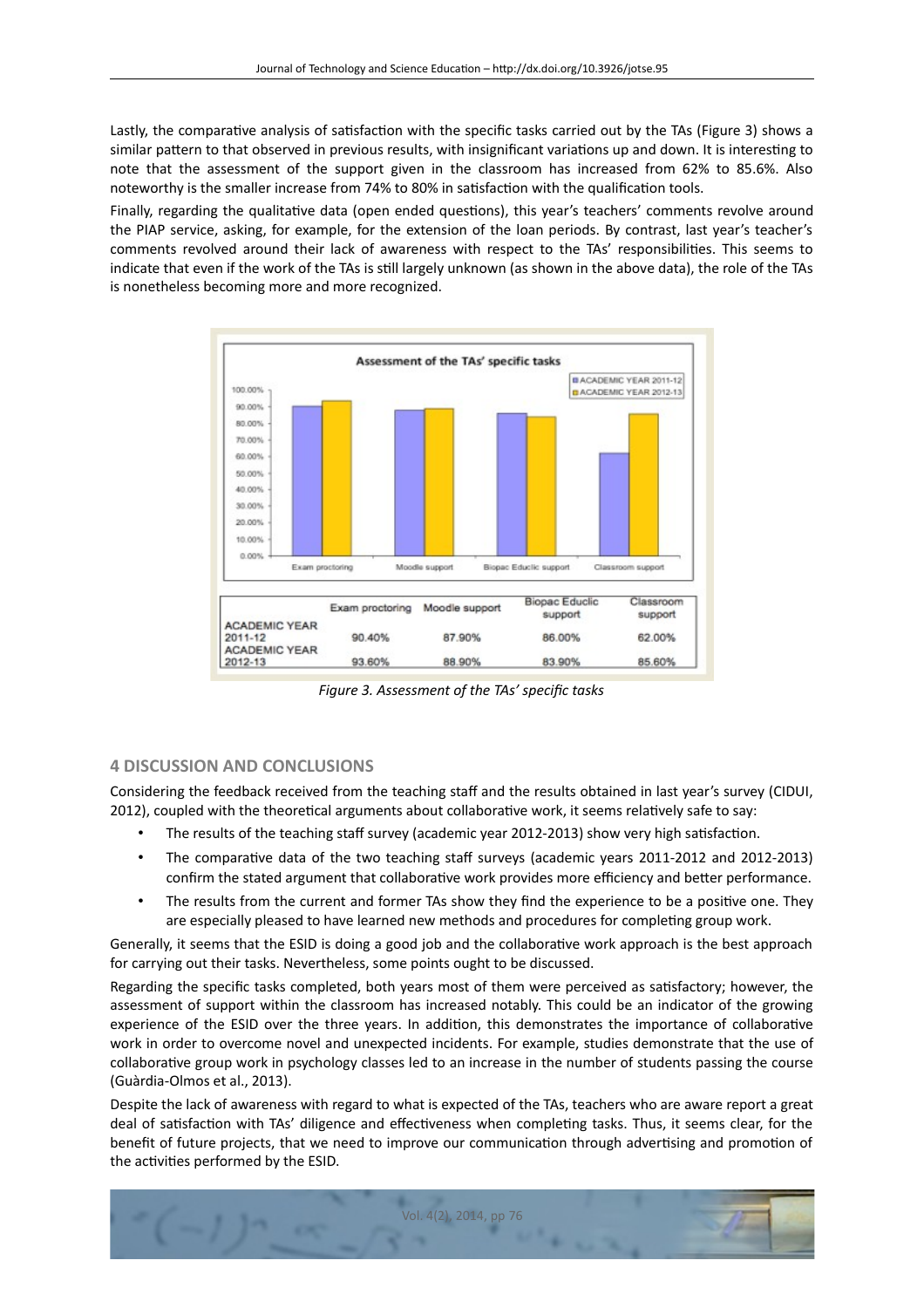Finally, it is worth mentoning that the overall number of tasks carried out by the TAs this year has increased. In part, this is because the TAs' work has expanded to new work areas such are the collaboration with the UAB's Solidarity Foundation, the organisation of academic events (e.g.: graduation ceremony), and the managing of support programs for exchange students. Furthermore, compared with previous data, an increase in the degree of satisfaction concerning the traditional services provided (Moodle support and PIAP) has been observed.

Taking all this into consideration, we cautiously believe that collaborative work, with constant coordination, is the key to obtaining high quality work from the TAs. It is necessary to follow up the presented data with a standardized method in order to obtain consistent longitudinal analysis. It should also be noted that the high satisfaction values registered by both surveys not only reaffirm the efficiency of collaborative work at different levels, but also indicate overall satisfaction with the approach. Moreover, it would be interesting to develop new ways to test the efectveness of collaboratve work in order to gain a beter understanding of this process and to be able to measure on a greater scale its degree of effectiveness.

#### **REFERENCES**

Adler, P., Heckscheler, C. & Prusak, L. (2011). Cómo construir una empresa colaboratva: cuatro claves para crear una cultura de confanza y trabajo en equipo. *Harvard Business Review*, 89, 44-52.

César, M., & Santos, N. (2006). From exclusion to inclusion: Collaboratve work contributons to more inclusive learning settings. *European Journal of Psychology of Education*, XXI, 333-346. http://dx.doi.org/10.1007/BF03173420

CIDUI (2012). *La Universitat: Una Insttució de la Societat*. Congreso Internacional de Docencia Universitaria e Innovación (CIDUI), Universitat Pompeu Fabra, Barcelona.

Echazarreta, C., Prados, F., Poch, J., & Soler, J. (2009). *La competencia «El trabajo colaboratvo»: una oportunidad para incorporar las TIC en la didáctca universitaria. Descripción de la experiencia con la plataforma ACME (UdG)*. UOC Papers, 8, 1-11.

Fawcett, L.M., & Garton, A.F. (2005). The effect of peer collaboration on children's problem-solving ability. *Britsh Journal of Educatonal Psychology*, 75, 157–169. htp://dx.doi.org/10.1348/000709904X23411

Guàrdia-Olmos, J., Peró-Cebollero, M., Freixa-Blanxart, M., Turbany-Oset, J., & Gordóvil-Merino, A. (2013). Analysis of the implications of collaborative work in terms of performance and satisfaction among students registered in the Data Analysis in Psychology course. *Qual Quant*, 47, 2095–2105. htp://dx.doi.org/10.1007/s11135- 011-9644-5

Jiménez-González, K. (2009). Propuesta estratégica y metodológica para la gestón en el trabajo colaboratvo. *Educación*, 33(2), 95-107.

López, A. (2009). *El treball col·laboratu des de la perspectva de la informació i la documentació: visions i perspectves*. UOC Papers, 8, 32-40.

**Citaton:** Hansen, G.R., Lalanza. J.F., Sibilla, I., & Muñoz, J. (2014). Space for teaching support and innovaton: Three years of collaboratve work. *Journal of Technology and Science Educaton (JOTSE), 4(2), 71-78.* [htp://dx.doi.org/10.3926/jotse.95](http://dx.doi.org/10.3926/jotse.95)

On-line ISSN: 2013-6374 – Print ISSN: 2014-5349 – DL: B-2000-2012

![](_page_6_Picture_14.jpeg)